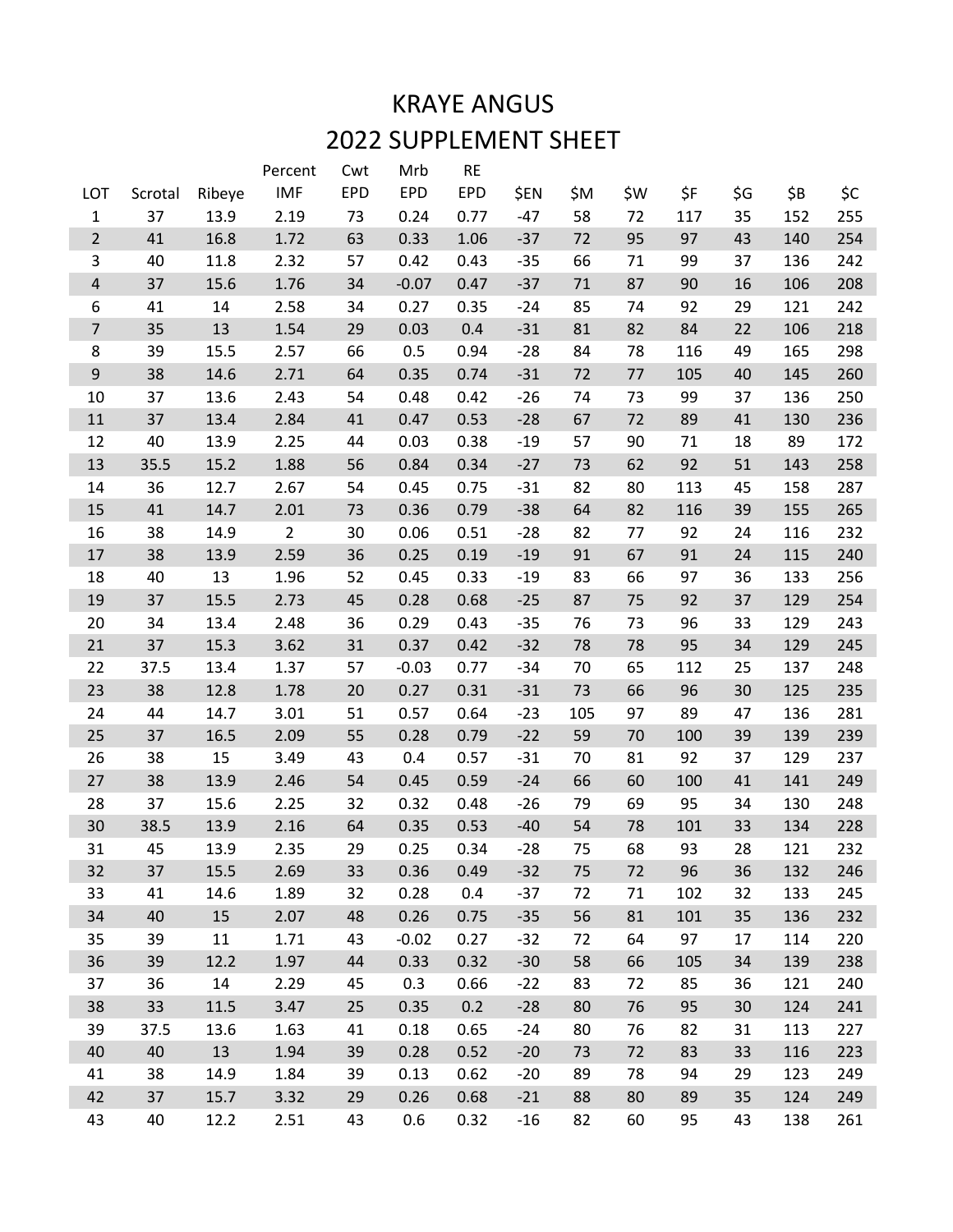## KRAYE ANGUS 2022 SUPPLEMENT SHEET

| 44 | 39   | 15.6 | 2.8  | 45 | 0.16    | 0.67 | $-24$ | 74  | 76 | 91  | 29 | 120 | 230 |
|----|------|------|------|----|---------|------|-------|-----|----|-----|----|-----|-----|
| 45 | 39   | 14.3 | 1.97 | 48 | 0.09    | 0.63 | $-24$ | 74  | 76 | 89  | 25 | 113 | 221 |
| 46 | 40   | 12.3 | 2.21 | 42 | 0.49    | 0.39 | $-30$ | 67  | 65 | 98  | 42 | 139 | 247 |
| 47 | 34   | 14.5 | 2.67 | 39 | 0.31    | 0.49 | $-26$ | 81  | 72 | 91  | 35 | 125 | 243 |
| 48 | 40   | 13.2 | 2.85 | 26 | 0.25    | 0.29 | $-28$ | 68  | 61 | 90  | 30 | 120 | 224 |
| 49 | 38   | 12.9 | 1.96 | 29 | $-0.06$ | 0.29 | $-24$ | 73  | 77 | 84  | 14 | 98  | 200 |
| 50 | 38   | 14.6 | 2.67 | 26 | 0.26    | 0.23 | $-11$ | 91  | 58 | 88  | 25 | 113 | 238 |
| 51 | 40   | 13.7 | 2.69 | 51 | 0.51    | 0.63 | $-28$ | 73  | 78 | 89  | 47 | 136 | 249 |
| 52 | 37.5 | 13.7 | 2.53 | 27 | 0.26    | 0.32 | $-24$ | 82  | 75 | 91  | 28 | 119 | 236 |
| 53 | 38   | 14.2 | 1.67 | 59 | 0.34    | 0.78 | $-26$ | 65  | 71 | 113 | 41 | 154 | 265 |
| 54 | 34   | 13.2 | 2.44 | 41 | 0.68    | 0.09 | $-24$ | 49  | 52 | 89  | 41 | 129 | 216 |
| 55 | 37.5 | 13.8 | 2.1  | 53 | 0.26    | 0.76 | $-36$ | 60  | 70 | 104 | 37 | 140 | 242 |
| 56 | 38   | 13.9 | 3.01 | 53 | 0.5     | 0.82 | $-29$ | 80  | 73 | 116 | 50 | 166 | 295 |
| 57 | 36   | 13.3 | 3.47 | 55 | 0.28    | 0.55 | $-23$ | 73  | 71 | 102 | 30 | 132 | 244 |
| 59 | 39   | 13.7 | 2.26 | 24 | 0.25    | 0.21 | $-19$ | 72  | 62 | 85  | 26 | 112 | 217 |
| 60 | 37   | 14.4 | 2.93 | 39 | 0.53    | 0.51 | $-27$ | 68  | 67 | 93  | 41 | 134 | 242 |
| 61 | 36   | 13.4 | 2.62 | 28 | 0.13    | 0.44 | $-20$ | 85  | 73 | 87  | 26 | 113 | 232 |
| 62 | 37   | 14.3 | 2.33 | 44 | 0.25    | 0.61 | $-23$ | 87  | 74 | 93  | 35 | 127 | 252 |
| 63 | 37   | 12.4 | 3.49 | 28 | 0.34    | 0.11 | $-13$ | 96  | 65 | 87  | 28 | 115 | 245 |
| 64 | 38.5 | 13.7 | 1.92 | 24 | 0.06    | 0.44 | $-24$ | 80  | 71 | 87  | 23 | 110 | 223 |
| 65 | 37   | 13.4 | 2.59 | 46 | 0.39    | 0.65 | $-23$ | 81  | 70 | 91  | 41 | 131 | 251 |
| 66 | 33.5 | 12.5 | 2.1  | 40 | 0.48    | 0.37 | $-27$ | 57  | 67 | 99  | 40 | 139 | 237 |
| 67 | 39   | 12.4 | 2.97 | 55 | 0.54    | 0.54 | $-27$ | 66  | 65 | 103 | 43 | 146 | 255 |
| 68 | 40   | 13.9 | 2.35 | 52 | 0.23    | 0.64 | $-27$ | 59  | 70 | 93  | 34 | 127 | 224 |
| 69 | 40   | 14.8 | 2.04 | 25 | 0.29    | 0.42 | $-24$ | 76  | 64 | 93  | 32 | 125 | 238 |
| 70 | 38   | 13.1 | 1.98 | 44 | 0.48    | 0.65 | $-16$ | 87  | 72 | 104 | 44 | 149 | 280 |
| 71 | 37   | 12.9 | 2.07 | 37 | 0.22    | 0.52 | $-23$ | 84  | 69 | 92  | 32 | 123 | 244 |
| 72 | 37   | 14.3 | 2.19 | 37 | 0.51    | 0.49 | $-19$ | 67  | 58 | 84  | 42 | 126 | 230 |
| 73 | 37   | 13.7 | 2.18 | 43 | 0.23    | 0.56 | $-21$ | 80  | 71 | 90  | 33 | 123 | 240 |
| 74 | 38   | 11.9 | 2.48 | 33 | 0.49    | 0.29 | $-15$ | 84  | 64 | 90  | 38 | 129 | 251 |
| 75 | 37   | 14.4 | 3.57 | 44 | 0.62    | 0.53 | $-20$ | 65  | 59 | 82  | 46 | 129 | 232 |
| 76 | 38   | 14.8 | 2.38 | 55 | 0.29    | 0.84 | -36   | 62  | 69 | 105 | 38 | 144 | 249 |
| 77 | 39   | 13.2 | 2.93 | 20 | 0.28    | 0.16 | $-4$  | 100 | 62 | 86  | 25 | 111 | 244 |
| 78 | 38   | 12.7 | 2.49 | 14 | 0.51    | 0.13 | $-17$ | 88  | 70 | 83  | 37 | 120 | 244 |
| 80 | 37   | 13   | 4.6  | 12 | 0.7     | 0.15 | $-20$ | 89  | 76 | 85  | 45 | 130 | 258 |
| 81 | 36.5 | 12.6 | 1.53 | 41 | 0.36    | 0.5  | $-23$ | 66  | 58 | 106 | 38 | 144 | 253 |
| 82 | 36   | 12.6 | 1.98 | 24 | 0.2     | 0.12 | $-10$ | 92  | 58 | 87  | 22 | 109 | 233 |
| 83 | 38   | 12.2 | 2.04 | 20 | 0.2     | 0.1  | $-11$ | 94  | 58 | 87  | 22 | 109 | 235 |
| 84 | 40   | 13.2 | 3.99 | 37 | 0.7     | 0.38 | $-13$ | 62  | 55 | 94  | 45 | 139 | 242 |
| 85 | 37   | 12.8 | 3.09 | 14 | 0.56    | 0.13 | $-11$ | 78  | 64 | 85  | 40 | 125 | 240 |
| 86 | 35   | 14.5 | 3.27 | 21 | 0.41    | 0.41 | $-26$ | 75  | 62 | 98  | 37 | 135 | 250 |
| 87 | 40   | 12.5 | 2.58 | 24 | 0.12    | 0.36 | $-23$ | 79  | 70 | 81  | 25 | 106 | 216 |
| 88 | 39   | 13.3 | 2.11 | 24 | 0.3     | 0.37 | $-22$ | 65  | 57 | 87  | 33 | 120 | 221 |